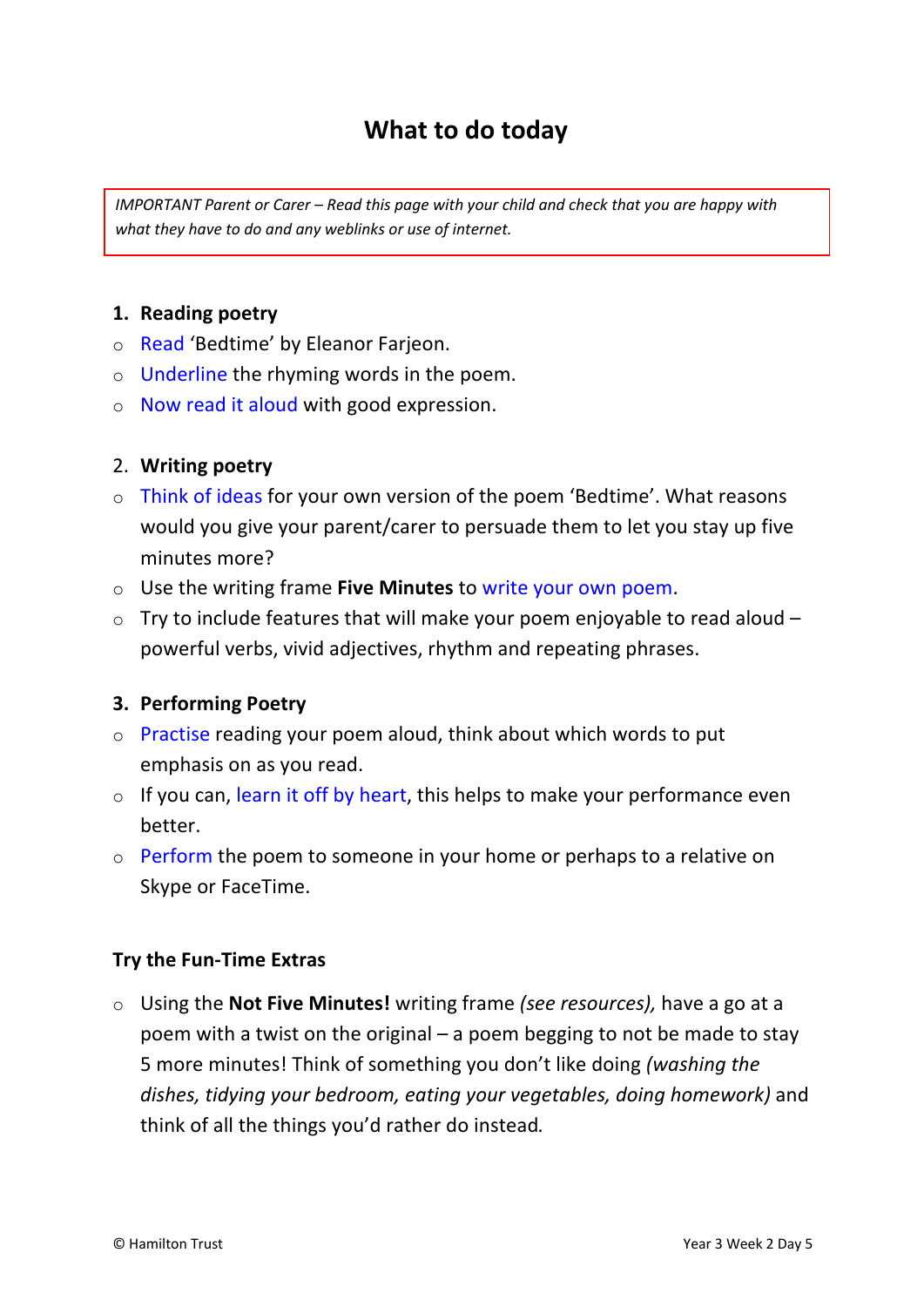## **Bedtime**

Five minutes, five minutes more, please! Let me stay five minutes more! Can't I just finish the castle I'm building here on the floor? Can't I just finish the story I'm reading here in my book? Can't I just finish this bead-chain — It almost is finished, look! Can't I just finish this game, please? When a game's once begun It's a pity never to find out Whether you've lost or won. Can't I just stay five minutes? Well, can't I just stay just four? Three minutes, then? two minutes? Can't I stay one minute more?

*Eleanor Farjeon*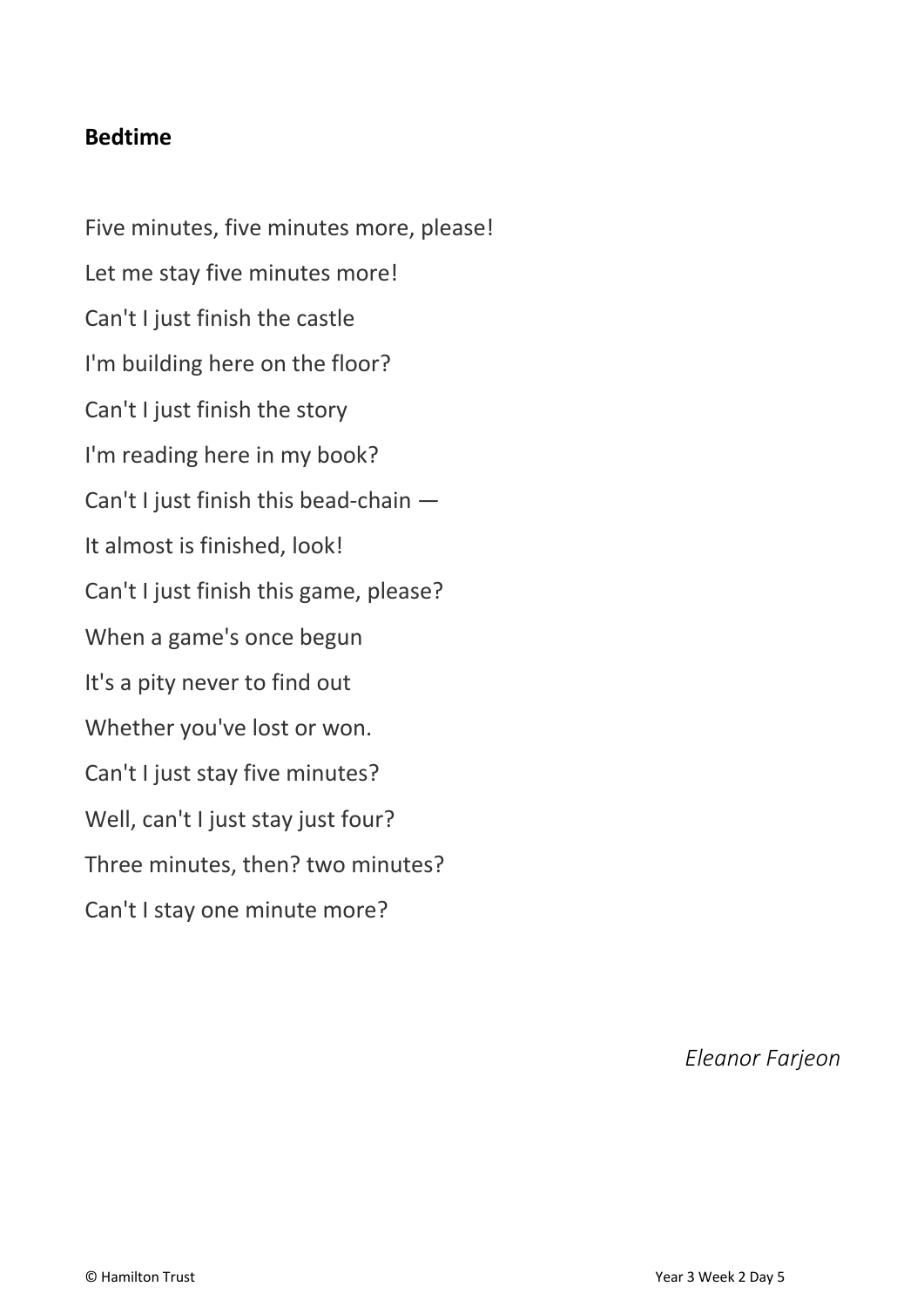# **Five Minutes**

| Five minutes, five minutes more, please! Let me stay five minutes more! |
|-------------------------------------------------------------------------|
|                                                                         |
|                                                                         |
|                                                                         |
|                                                                         |
|                                                                         |
|                                                                         |

Can't I just stay five minutes? Well, can't I just stay just four? Three minutes, then? Two minutes? Can't I stay one minute more?